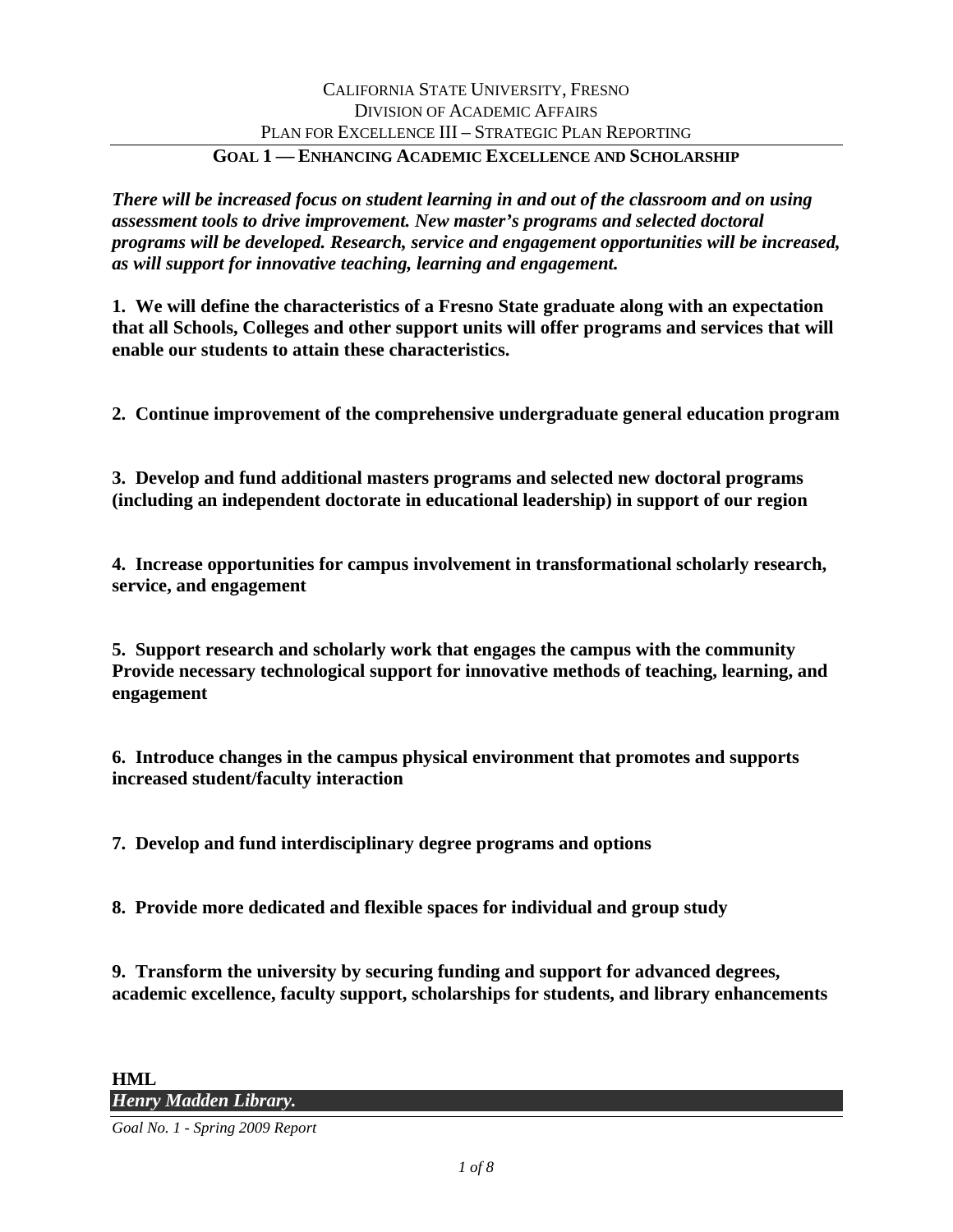# CALIFORNIA STATE UNIVERSITY, FRESNO DIVISION OF ACADEMIC AFFAIRS PLAN FOR EXCELLENCE III – STRATEGIC PLAN REPORTING

### **GOAL 1 — ENHANCING ACADEMIC EXCELLENCE AND SCHOLARSHIP**

- A new building provides the campus a first class library, which serves as the center for academics on campus. The building includes improved student learning spaces inside as well as improved outdoor spaces with more friendly study spaces including wireless expansion and the renovation of the Peace Garden.
- Newly redesigned meta-search tool (one search box covers multiple databases) enhances access to scholarly research
- Library faculty with subject expertise work directly with and serve the colleges and schools through the library liaison program.
- A thorough assessment of print resources is underway matching purchasing data against circulation data etc. This effort will identify gaps and overlap, leading to a strengthening of the collection and maximizing scarce collections budgets.
- Digitization of special collections and University Archives photographs will serve the needs of research as well as attract community members and alumni.

### **I** *- New degrees / programs implemented this year.*

- BFA Bachelor of Fine Arts in Graphic Design
- BS Bachelor of Science in Biomedical Physics
- Ed.S. in School Psychology currently has 18 students enrolled
- Certificate of Advanced Study in Psychiatric Mental Health Nurse Practitioner
- Masters of Science-Criminology-First Cohort: Targeted audience: Fresno County Employees (CAGE)
- Masters in Public Administration-Sixth Cohort for Tulare/Kings and Kern County city and county employees. (CAGE)
- Executive Master's in Business Administration (EMBA). Seventh Cohort (CAGE).
- Minor in Creative Writing
- Certificate of Special Study in Creative Writing
- B.A. Option in Instrumental Jazz Performance
- Agriculture Economics minor for Certified Pest Advisors.
- Sports Marketing Option
- Special Major in Hospitality Services with two tracks: Hospitality Marketing and Hospitality Event Planning
- Physical Education Credential Option
- Certificate of Advanced Studies Psychiatric Mental Health Nurse Practitioner Program
- Criminology Option in Forensic Behavioral Sciences
- Completed the options for the Professional Master's Degree in Forensic Science

### **Under Development**

- B.A. degree in Latin American Studies
- Certificate of Advanced Study: Teaching American History.
- Masters Degree in City and Regional Planning with Cal Poly San Luis Obispo.
- Professional Masters Degree in Water Resource Management
- Masters Degree in Education with an emphasis on Reading (online)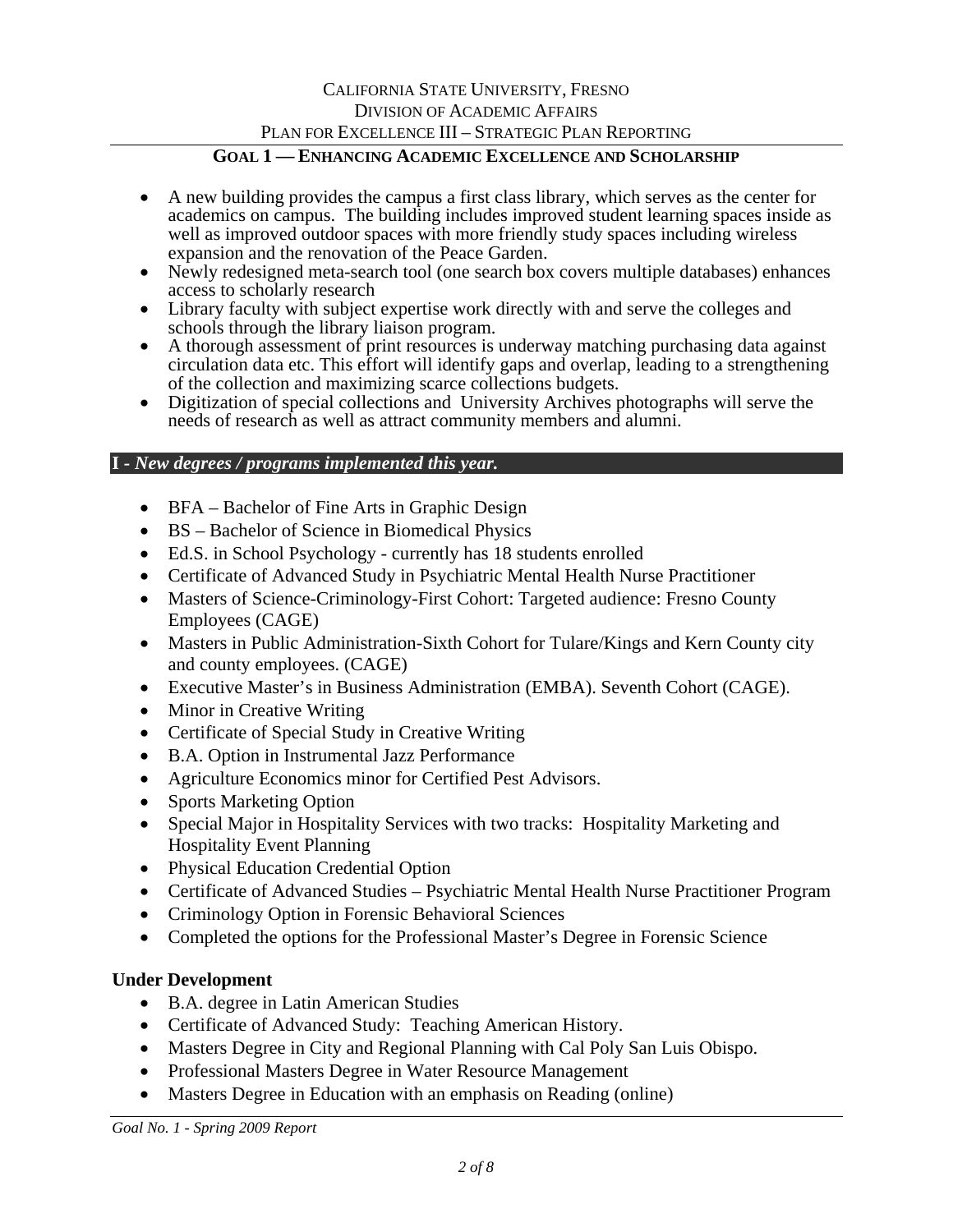- Masters Degree in Education with an emphasis on English Language Learners
- Additional options in Sports Administration and Spanish Linguistics Masters degrees.

## **II** *- New initiatives focusing on student learning launched*

- Learning Communities were expanded to 42 sections including IAS and Dance, two Health Science classes and a Biology-History Residential Learning Community.
- First Year Experience Eight faculty were provided buy-out to develop an FYE program to be taught in 2009-2010. They have developed themes, common readings and common syllabi and are working on cross-course assignments and culminating projects. Fifty students will earn 24 GE credits, meet remediation requirements in English and math, and be provided with mentor support.
- Student Learning Outcomes for GE courses were developed.
- Academic Testing Center expanded operations with 35 instructors having students take exams in the center to free up class time for other teaching and learning activities.
- CAST implemented college-wide assessment meetings to enhance and simplify outcomes assessment activities;
- The Interior Design program presented technology workshops to their majors.
- A new acting assignment in the period styles class (Theatre Arts) addressed movement in monologues.
- CSB instituted a requirement for a 2.25 GPA or better for declaring an option.
- Finance and Business Law used grants from the *CSU Real Estate Education Endowment Fund* to improve the quality of instruction.
- ISDS launched a campaign to focus on students' critical thinking abilities and began using a common set of core learning goals in multi-section classes.
- Marketing and Logistics students created the world's largest container of milk (16 feet tall) and the world's largest raisin Icon (15 feet tall)
- The Sports Marketing option and certificate program was launched.
- The EMBA program added additional class time in accounting for the prerequisite boot camp (2 days to 4 days), added evening tutoring classes for core accounting and finance courses and had a tutoring lab each to increase students' financial reasoning skills.
- Kinesiology expanded use of team-teaching in the core curriculum, standardized lab experiences and use of grading rubrics in core courses, and expanded use of mentoring for Teaching Associates.
- Physical Therapy students were assigned 14 hrs/semester for patient care as part of a learning experience and provided services for more than 60 students who did not have additional health insurance at the Student Health Center.
- Physical Therapy designed an advanced clinic for a DPT student to oversee graduate PT students in the musculoskeletal clinic. The DPT student also worked closely with the physicians and other staff at the Student Health Center to provide education classes, and input for the wellness program.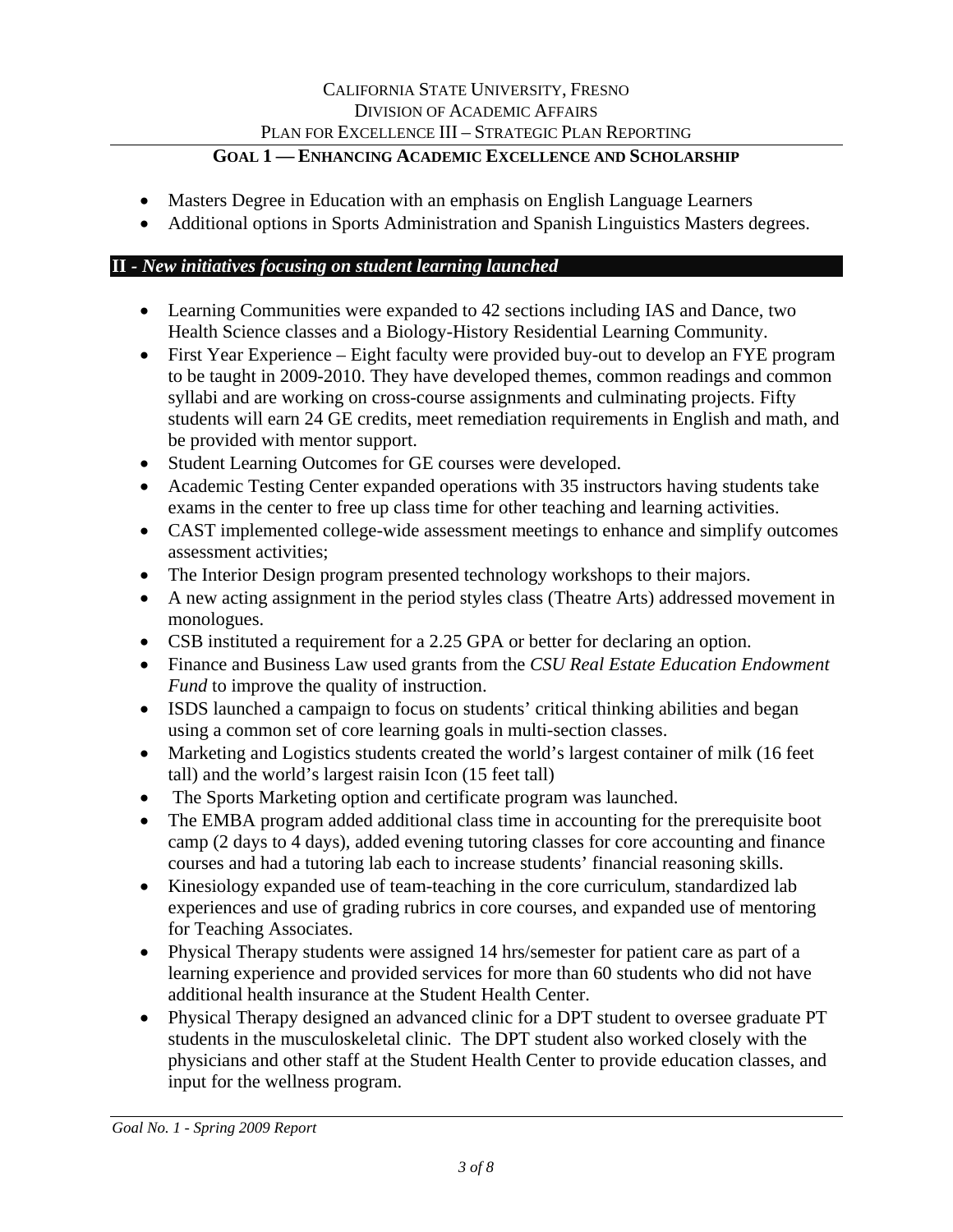- Social Work implemented faculty advising that provides better oversight of student program and degree completion requirements.
- The Kremen School develop a metric that demonstrates their students have a positive effect on K-12 student learning.
- Counseling developed a new ethical policy and launched two COUN 280T electives-APA Writing and Integrating Spirituality into Multicultural Counseling. They also conducted a study abroad course – Mexican Healing Arts and added three new electives to the curriculum: COUN 280T Grant Writing, COUN 280T Non-Profit Management and COUN 280T Succeeding Personally and Professionally.
- Doctorate Program in Educational Leadership -This year a 360 degree pre and post assessment of student dispositions was administered to incoming doctoral students (Cohort 2). An evaluation of the embedded fieldwork experience was developed for the "clients" of the fieldwork. Rubrics and criteria for dissertation and oral defenses were designed and approved by the Graduate Group faculty.
- The Educational Administration Program (ED AD) aligned student outcomes and CCTC requirements. Several assessment measures were designed and implemented this year, including a 360 degree pre and post assessment of student dispositions.
- Three faculty members in the Reading Graduate Program worked with Digital Campus to develop graduate courses online through the eScholars program.
- The Reading Program faculty revised the competencies in LEE 173 and LEE 177 to make them more practical and easier for the students to perform.
- Required assignments for each course in the MAT were expanded to be more consistent with learning outcomes for each of the courses. Thesis and comprehensive exam options were added as culminating experience options. Action Research methods were more thoroughly modeled and embedded in MAT course's delivery of content and types of assignments to be more consistent with course and program learning outcomes, and examples of action research projects and theses were added to the MAT Blackboard organization. More technological learning outcomes focusing on podcasting, Audacity, Elluminate, and blogs were built into MAT coursework.
- The Lyles College provided additional resources to Pathways which provides a one-stop shop for services such as recruitment, outreach, tutoring, workshops, lecture series, mentoring, co-ops/internships, field trips, first-generation services, and alumni events. The college also increased emphasis (better supervision, more College resources, more space) on student projects.
- The Biology Department established an honors program, eliminated multiple options, implemented the use of clickers, began development of inquiry-based laboratories, and developed a proposal to offer BIOL 5A and 5B to meet the General Education/Liberal Studies B2 requirement for Life Sciences.
- Physics gave increased support to student research as a learning methodology encouraging students to attend conferences and publish in journals. Physics faculty integrated a student response system (iClickers) into their classes.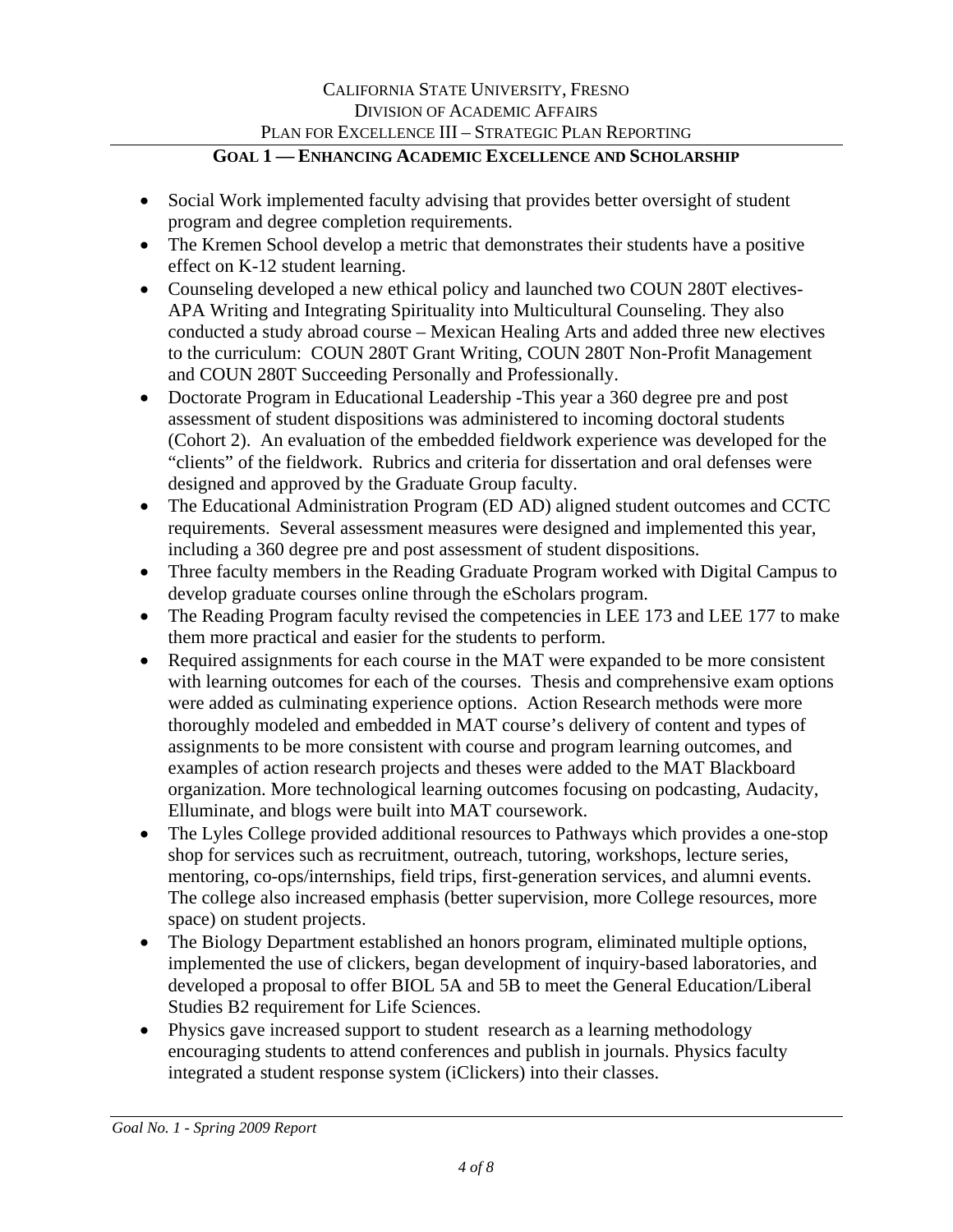- Student use of textbooks was increased in Chem 1A by implementing brief quizzes on readings at the start of every class period using iClickers. Students self reported 85% reading the textbook compared with less than 50% in previous semesters. Student involvement has dramatically increased and test scores have improved by 10%. A series of streaming videos demonstrating how to use Microsoft excel to solve problems relevant to Chem 1B Laboratory was posted to improve student skills. Preliminary feedback from students was very positive. An independent research component was added to CHEM 124 (Inorganic Lab). Students responded very favorably
- Earth and Environmental Sciences faculty have incorporated several group exercises into the classroom.

### **III -** *What new support was given for innovative teaching, learning and engagement?*

- Curricular Innovation awards by Undergraduate Studies were provided to faculty: Biology (2), Economics (1), English (1), Health Science (1), ISDS (1), History (2), Theatre Arts (2)
- Support to eight faculty to develop a First Year Experience program
- Support for 7 Revolutions led to a course in the Honors program
- Graduate faculty enhancement awards were provided to faculty for improving teaching, learning, and engagement
- The Stoller Endowment (FSN) was used for release for course development
- Professor Ida Jones co-developed (with J. Scott) "Academic Integrity Workshop: Focus on Plagiarism" and presented to nearly 1500 students in 2007-2008 Academic Year.
- As part of a Business and International Education Grant (BIE), two faculty members are revising courses by incorporating global components. BA 177 Legal Environment of World Commerce. and IS 187 Information Systems Capstone
- Dr. Nancy Nisbett received assigned time support (fall semester) from the Provost's office for RSCA for the development of the Phoenix Gang Intervention Curriculum.
- Professional development sessions were provided to teacher candidates and faculty to strengthen teaching strategies for English Learners and students with special needs, and to provide resources for at-risk students
- eScholars were funded to foster innovative teaching, learning and engagement using technology
- The Lyles College of Engineering initiated a showcase of all student projects in a single event called "Projects Day". They also co-sponsored the "FIRST Lego League" bringing 90 high school teams to campus
- The ProACT Series brought faculty together over the academic year to discuss how to promote active learning and critical thinking
- The Deans Series featured all of the campus deans in a year long lunchtime series reflecting on teaching and learning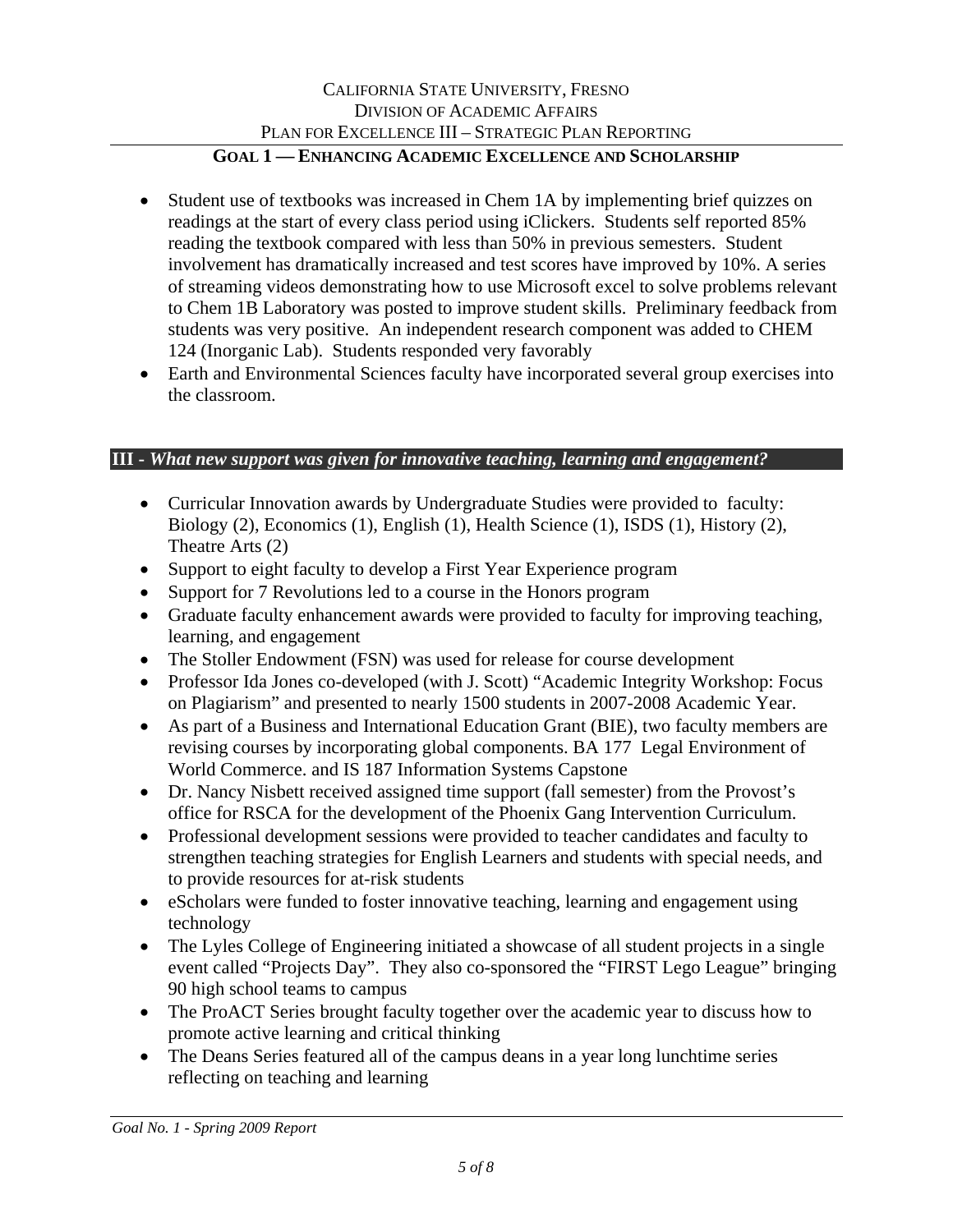### **IV -** *What new assessment tools were used and how did they drive improvement?*

- In AY 2007-2008, 17 degree programs involving 8 departments, completed their Program Review. Of these 17 programs, 5 programs had implemented assessment and used the information to improve curriculum.
- A change program review procedure is before the Academic Senate which will utilize national accreditation in program review improving the on campus assessment process.
- Art 37 now includes a portfolio review that will be used as the initial assessment of artistic skills for the major.
- Philosophy hosted a Best Practice Instructional Meeting in which faculty discussed student writing, student argumentation abilities, and assessment data. They shared instructional experiences, assignments and expectations.
- Theatre Arts graduating seniors explored their experiences in the program;
- The Craig school implemented five standardized school-wide rubrics to assess learning outcomes for writing, oral presentations, quantitative analysis, use of technology, and projects.
- Accountancy created an experimental course entitled "Think Like an Accountant." It is designed to "bridge" or "fill in" accounting knowledge "gaps" students have as they begin the accountancy option courses.
- CDDS has developed a new student assessment tool that will give students and faculty greater feedback on student progress throughout all aspects of their undergraduate and graduate studies.
- Public Health launched the "Program Enhancement Project" designed to improve undergraduate program options.
- Kinesiology conducted a survey to measure student perceptions of whether the teamteaching format was more effective than a traditional method. The students overwhelmingly favored the team-teaching approach. Consequently, this instructional approach is being expanded into other courses for which it is considered appropriate.
- Recreation Administration initiated a discussion and a preliminary development of rubrics that will articulate across the curriculum e.g. writing standard, presentation, participation.
- Social Work began trials of a 'clicker' program and implemented a revised Learning Agreements for student internships. Anecdotal feedback suggests that Field Instructors find them easier to use and more comprehensive.
- Multiple and Single Subject programs developed the Improvement and Accountability Plan (IAP) to address areas of improvement.
- Formative and summative assessments in MAT coursework was expanded to include case study approaches to teaching and learning, action research or self-study methods in coursework and in public school classrooms, and use of podcasting, Audacity, Elluminate, and blogging.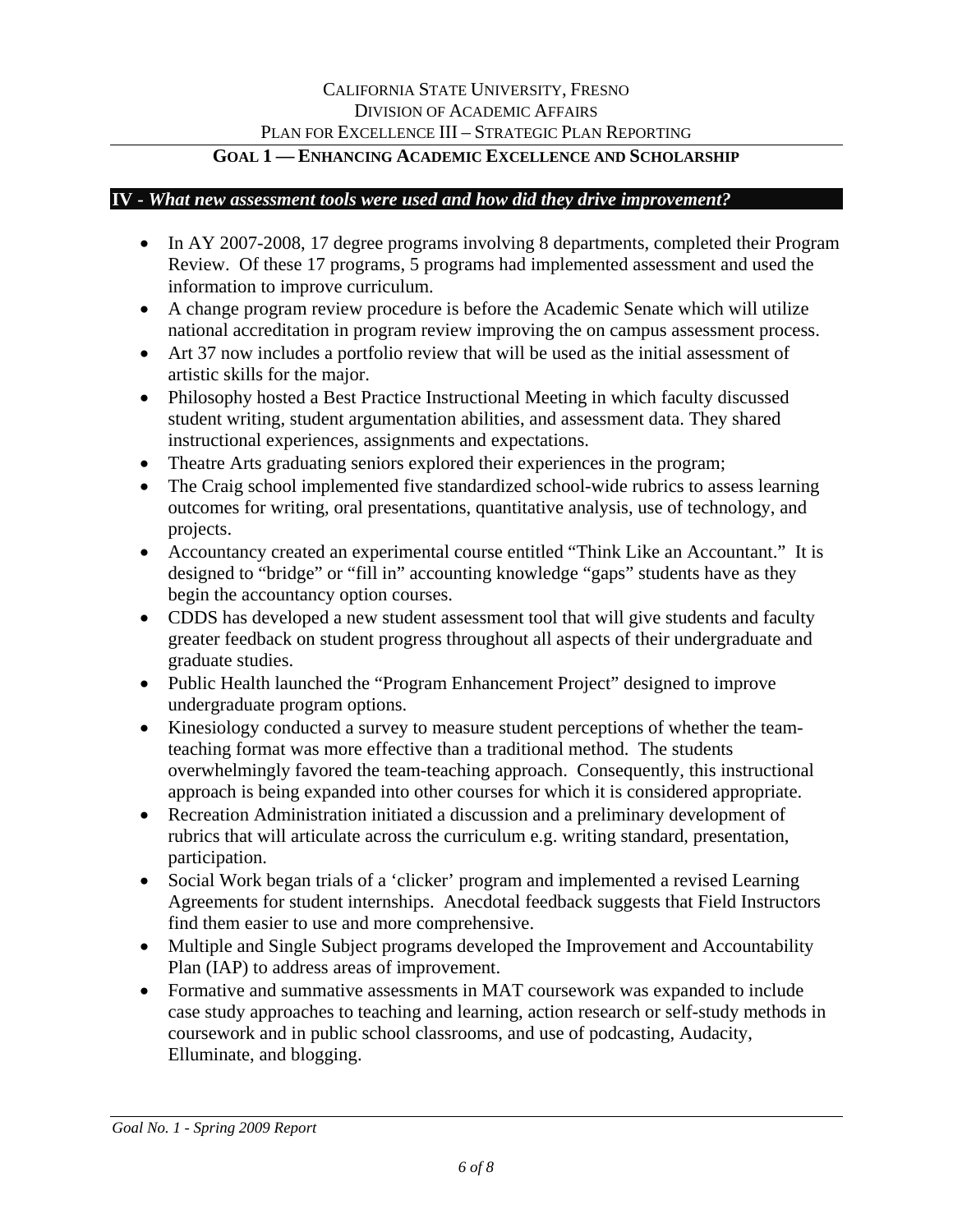# CALIFORNIA STATE UNIVERSITY, FRESNO DIVISION OF ACADEMIC AFFAIRS PLAN FOR EXCELLENCE III – STRATEGIC PLAN REPORTING

## **GOAL 1 — ENHANCING ACADEMIC EXCELLENCE AND SCHOLARSHIP**

- Advanced Credential Programs piloted an online exit survey for all programs in the NCATE unit. Results will be used to determine program improvement when instituted this Spring.
- The Lyles College of Engineering established a college-level Assessment Committee to coordinate and facilitate various assessment and evaluation methods.
- The Biology Department ran an assessment project to determine the effectiveness of current statistical courses. Findings point to a need for either a biology statistics course or a course in experimental design and statistics.
- iClickers were used by Physics as an instant assessment tools.
- The Department of Mathematics recently implemented exit interviews for both undergraduate and graduate students. For the graduate program, this resulted in a new qualifier exam policy and revised guidelines for the culminating experience.
- The Department of Chemistry implemented an instrument to assess when majors learn key chemistry concepts.
- The Psychology Graduate Committee developed a thesis rubric and embedded questions in the final given to students.
- Faculty attended a one-day conference in February on using e-portfolios in the classroom. E-portfolios can be used by students as a repository for their work, a way for students to interact on projects, a showcase for employers and graduate schools, and for department, college and university for outcomes assessment.
- Industrial Technology administered the national Certified Industrial Technologists (CIT) exam to seniors in IT 196 (required senior seminar) in order to compare how well CSU, Fresno students are prepared relative to seniors nationally.
- The IRAP Learning Assessment Team was formed. LAT's purpose is to strengthen outcomes assessment across the campus both in quality and ease of implementation.
- IRAP conducted research projects to investigate student success in meeting the upper division writing requirement
- All existing program SOAPs have been collected and posted on the IRAP website to facilitate faculty sharing of assessment resources and expertise.
- Various platforms for hosting e-portfolios are being reviewed for potential pilot testing of this tool as the mechanism for assessing these characteristics and learning outcomes.
- Learning in University One was assessed through a pre and post test analysis and via portfolio readings.
- The Library is conducting an anthropological study of student's use of the library and student research patterns and habits in order to determine how best to utilize library resources and structure programs to improve learning.

*Submitted by:* 

*Dennis L. Nef, Interim Provost and Vice President for Academic Affairs* 

*Contributors: Charles Boyer, College of Agricultural Sciences and Technology (CAST)* 

*Goal No. 1 - Spring 2009 Report*